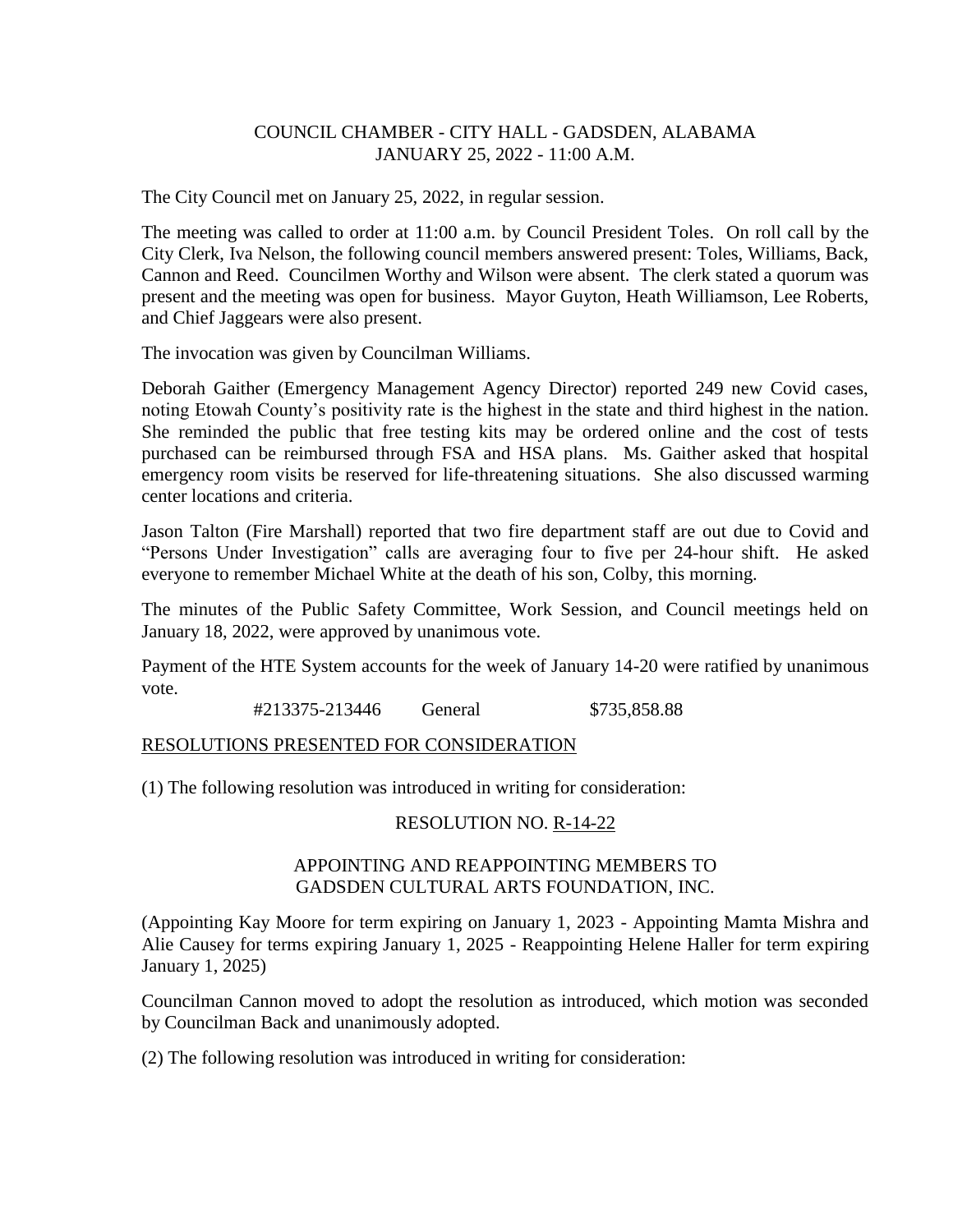# RESOLUTION NO. R-15-22

### REAPPOINTING MEMBERS TO ELECTRICAL AFFAIRS COMMITTEE

(Reappointing Renza Avery and Jeff Phillips for terms expiring June 28, 2025)

Councilman Williams moved to adopt the resolution as introduced, which motion was seconded by Councilman Back and unanimously adopted.

(3) The following resolution was introduced in writing for consideration:

#### RESOLUTION NO. R-16-22

## REAPPOINTING MEMBERS TO PLUMBER EXAMINING BOARD

(Reappointing Phillip Higginbotham and Ivan Pierce for terms expiring July 19, 2023 - Reappointing Dallas McElroy, Nathan L. Carter, and Glen Walker for terms expiring July 19, 2024)

Councilman Cannon moved to adopt the resolution as introduced, which motion was seconded by Councilman Back and unanimously adopted.

(4) The following resolution was introduced in writing for consideration:

#### RESOLUTION NO. R-17-22

### AUTHORIZING SPECIAL USE PERMIT FOR DISH WIRELESS

(Authorizing Special Use Permit - Dish Wireless - To install their equipment and modify the existing wireless telecommunication facility located at 1212 Scenic Drive)

Councilman Cannon moved to adopt the resolution as introduced, which motion was seconded by Councilman Back and unanimously adopted.

(5) The following resolution was introduced in writing for consideration:

#### RESOLUTION NO. R-18-22

#### AUTHORIZING EXPENDITURE OF CORONAVIRUS STATE AND LOCAL FISCAL RECOVERY FUNDS

(Authorizing Expenditure of American Rescue Plan funds - Appropriating \$50,000.00 to Way of the Cross Ministries - For meal assistance or other services in response to negative economic impacts of Covid-19)

Councilman Back moved to adopt the resolution as introduced, which motion was seconded by Councilman Cannon and unanimously adopted.